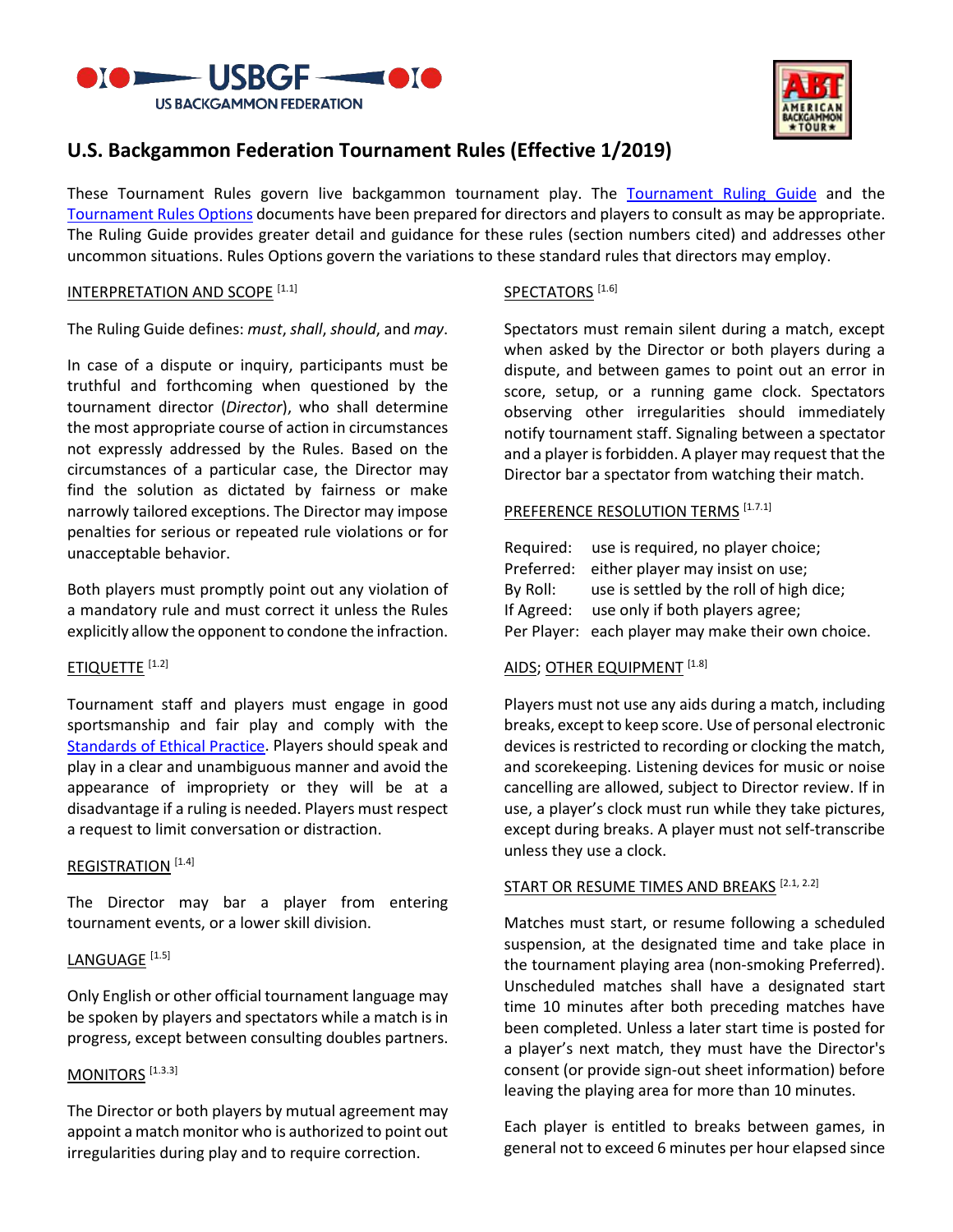the start or resume time. Breaks during the first such hour should be limited to urgent need only.

The Director shall strictly assess penalty points against any player who fails to start or resume a match on time, or who takes excessive break time. A player shall be assessed one penalty point after causing a cumulative match delay of 10 minutes, and one additional penalty point for every 5 minutes delay thereafter. A player shall be forfeited when the total penalty points assessed exceeds half the posted match length. Stricter policies may apply when times are posted in advance.

#### PREFERENCE RESOLUTION [3.2, 3.3]

Use of two dice is Preferred over four dice.

Precision dice are Preferred over non-precision.

Precedence for dice-randomizing device is: 1) lipped cups; 2) baffle box; 3) another device if first approved by the Director; 4) non-lipped cups. Players may agree to each use a different type of dice-randomizing device.

All other preference disputes (seating, direction of play, game equipment, etc.) must be identified by the players before the start of any match and shall all be resolved in favor of the player obtaining the largest dice roll sum.

# GAME CLOCKS - PREFERENCE AND SETTINGS [3.4]

| <b>Event type</b> | <b>Preference</b> | <b>Reserve</b> | <b>Delay</b> |
|-------------------|-------------------|----------------|--------------|
| Top skill         | Preferred         | 2 min/pt.      | 12 sec.      |
| Other skill       | If Agreed         | 2 min/pt.      | 15 sec.      |
| <b>Doubles</b>    | Required          | 3 min/pt.      | 15 sec.      |
| All other         | If Agreed         | 2 min/pt.      | 12 sec.      |

# CHANGE OF EQUIPMENT [3.5]

The Director may change or impose equipment at any time, including clocks for slow play. Players may change equipment between games by mutual agreement.

# VALID ROLLS; DICE LANDING ON CHECKERS [4.1.1,4.1.4]

When using a cup, the dice must be vigorously shaken at least twice up and down and rolled together freely on the right-hand side of the bar from a minimum height of 2.5cm/1". Dice must not be manipulated.

When using a baffle box, the dice are dropped together from a cup (Preferred) or hand into the baffle box. The opening roll is decided either without the baffle box, or with each player selecting a different color die and either player dropping both dice through the box.

To be valid, a die must come to rest on the playing field or checkers on the same side of the bar as rolled. If the die is supported by a vertical surface, balanced on its edge or corner, or descends below the top surface of all checkers on which it rests, then a re-roll is required.

# END OF TURN [4.1.7]

When using a game clock, players must end every turn by activating the opponent's time, even if one player can neither move nor double. If a player fails to do so, their lost reserve time shall be fully restored.

In an untimed game using two dice, players may use a non-expiring game clock (Preferred) to end turns. Otherwise, a player ends their turn by tapping the bar.

When playing with four dice, players end their turn by picking up their dice. Without notice of *repositioning*, touching a die after making a legal move ends the turn.

#### PREMATURE ROLLS<sup>[4.1.8]</sup>

If the opponent rolls before the player has completed their turn, the player must point out the premature roll and state their choice: requiring the roll to stand, or to be redone. They may revise and complete their move on that basis. A player who repeatedly fails to point out premature rolls may lose the option to require a reroll.

# **ERRORS IN STARTING POSITION [4.2.1]**

An error in the starting position must be corrected if noticed before the fifth valid roll of the game, or by mutual agreement thereafter, by moving all misplaced checkers to the point from which they were missing at the start of the game. A player starting with fewer than 15 checkers can still lose a gammon.

#### CHECKER AND DICE HANDLING PROPRIETY<sup>[4.1.2,4.2.2]</sup>

A player should: move checkers clearly to a specific location, using one and the same hand throughout their turn; keep borne off checkers away from the playing surface; and announce the roll before repositioning dice. A player should not touch any checkers during the opponent's turn.

While testing a play, a moved checker should be offset above its intended destination. A hit checker should either be covered by the hitting checker or moved to the tip of the point it is on, rather than to the bar. A hit checker so positioned when the turn is ended must be